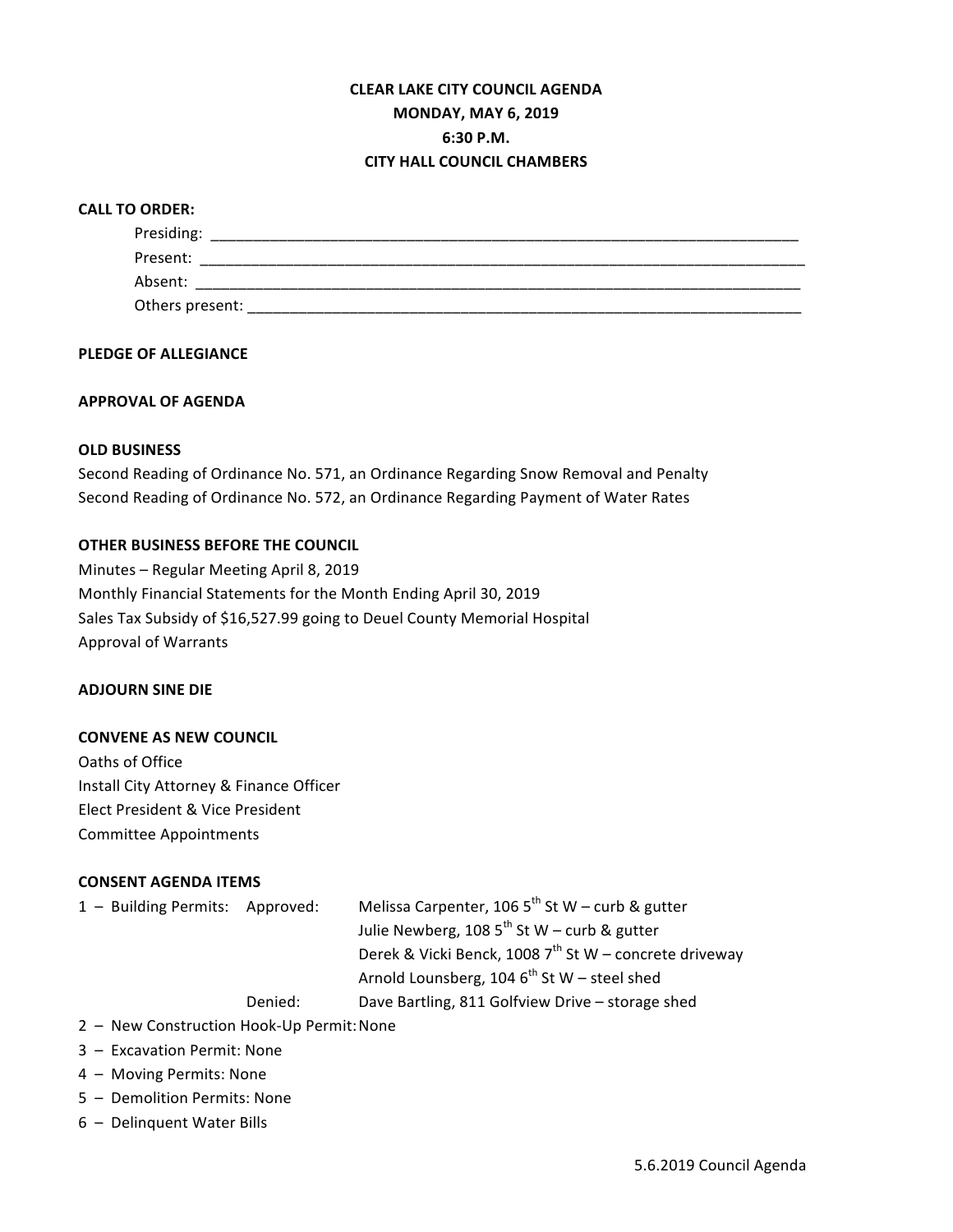- 7 Approve Temporary Liquor License Applications: None
- $8 -$  Budget Training, July 11, 2019, Sioux Falls, SD Ellen attending

#### **PUBLIC VOICE**

- \* Maximum 5 minutes per person, not to exceed 10 minutes per subject
- \* No action may be taken

#### **APPOINTMENTS**

Convene Jointly as the City Council and Planning Commission 6:35 p.m. - Public Hearing to Recommend Ordinance No. 573 Recommendation of the Planning Commission on Ordinance No. 573 First Reading of Ordinance No. 573, an Ordinance Amending Ordinance No. 500, Regarding Permitted Uses in C-2 Highway Commercial District Adjourn as Planning Commission and reconvene as Regular Council Convene as Board of Adjustment 6:40 p.m. - Kassandra Andersen, Conditional Use Permit Public Hearing 6:45 p.m.  $-$  Zoning Official, Property at 402  $5^{th}$  St E Adjourn as Board of Adjustment and reconvene as Regular Council 6:50 p.m. - Cancer Walk, Bill Wiekamp 6:55 p.m. - Matt Stormo, Good Samaritan Walk to Ulven Park on June 6, 2019 7:00 p.m. - Thursday's on Third, Kayla Bucknell & Jon Klockman

## **OTHER BUSINESS BEFORE THE COUNCIL**

Approval of Swimming Pool Employees Approval of Summer Rec Employees Rodeo Parade Route on Main Street and Detour – Approval for SD DOT Swimming Pool Update Surplus Property Resolution 2019-3, Plat of Willemssen Addition Schake Addition - Approval to Install Well Spending Limit Approval Authorize Finance Officer to Process Payroll and Corresponding Liabilities on the Last Day of Each Month and Pay Bills in a Timely Manner to Avoid Late Fees Malt Beverage License Renewals: Maynard's Food Center of Westbrook 4 Amigos LLC (Cowboy) Pizza & Burger Shack, LLC Deuel County Farmers Union (Convenience Store) Dolgen Midwest (Dollar General) Community Center Keys for Legion Auxiliary President Promote City Account – Finance Officer Approval per Event Expenditure Limit for Department Supervisors Approval of Official Depositories DNB National Bank